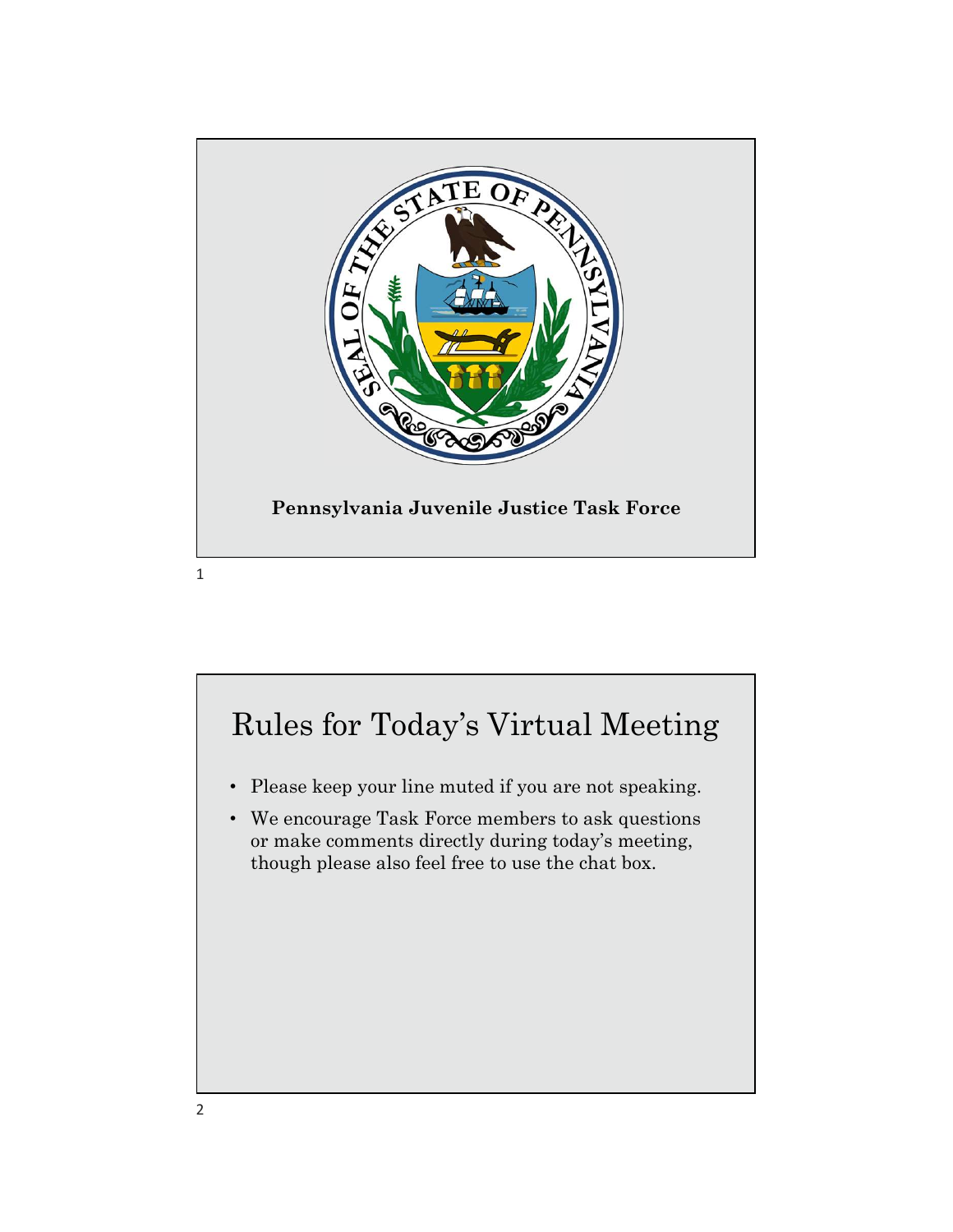### Agenda

- 
- Agenda<br>• Welcome (Co-chairs) 5 minutes<br>• Review of Task Force findings (Co-chairs) 10<br>• Discussion of takeaways from public testimony, minutes
- Agenda<br>• Welcome (Co-chairs) 5 minutes<br>• Review of Task Force findings (Co-chairs) 10<br>• Discussion of takeaways from public testimony,<br>questionnaires, and stakeholder roundtables (Task<br>mestionnaires, and stakeholder ro • Discussion of takeaways from public testimony, questionnaires, and stakeholder roundtables (Task Agenda<br>
Welcome (Co-chairs) – 5 minutes<br>
Review of Task Force findings (Co-chairs) – 10<br>
minutes<br>
Discussion of takeaways from public testimony,<br>
questionnaires, and stakeholder roundtables (Task<br>
Force) – 45 minutes<br>
Next Agenda<br>• Welcome (Co-chairs) – 5 minutes<br>• Review of Task Force findings (Co-chairs) – 10<br>minutes<br>• Discussion of takeaways from public testimony,<br>questionnaires, and stakeholder roundtables (Task<br>Force) – 45 minutes<br>• Pub  $\begin{array}{l} \qquad \qquad \textbf{Agenda} \qquad \qquad \\ \bullet \quad \textbf{Welcome (Co-chairs) = 5 minutes} \qquad \qquad \\ \bullet \quad \textbf{Review of Task Force findings (Co-chairs) = 10 minutes} \qquad \textbf{0} \quad \textbf{inintuses} \qquad \textbf{Inisclusion of takeaways from public testimony, questionnaires, and stakeholders (Task Force) = 45 minutes} \qquad \qquad \textbf{Proce} = 45 minutes \qquad \qquad \textbf{Next steps (Co-chairs) = 15 minutes} \qquad \textbf{Next steps (Co-chairs) = 15 minutes} \qquad \textbf{Next steps (Co-chairs) = 15 minutes} \qquad \textbf{Next$
- 
- 



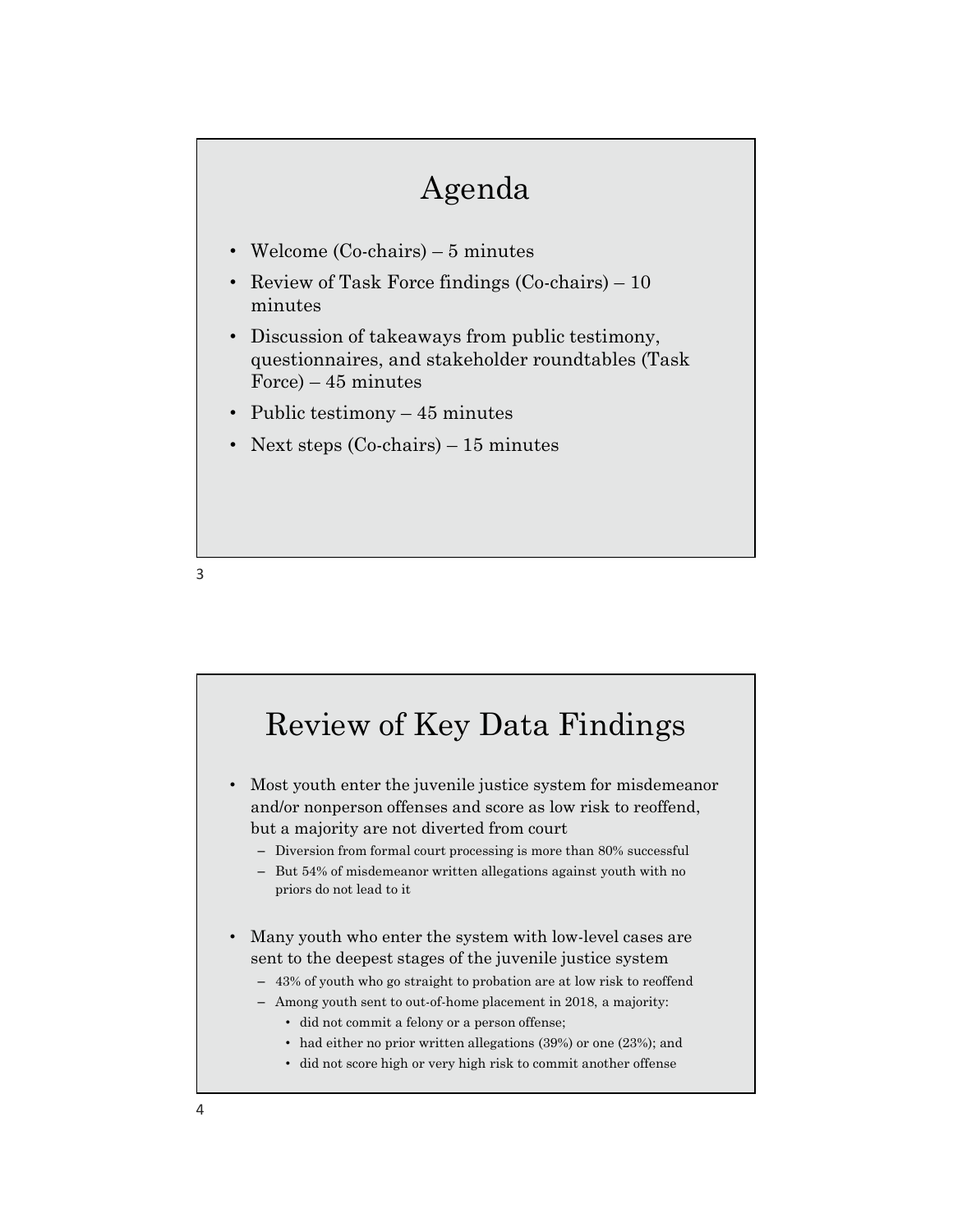#### Review of Key Data Findings

- The share of cases assessed financial obligations nearly doubled over ten years to just under 60%, averaging under \$250 per youth in 16 counties—but over \$1,000 in five others
- Youth are kept under court supervision—and in out-of-home placement—for years
	- Youth average 17 months under overall court supervision even when probation is the first and only response (no diversion and no escalation)
	- Youth with placement dispositions:
		- average six out-of-home placements over the course of their case
		- cumulatively stay 16 months out of home, on average, (one-in-five stay over two years); and
		- average more than three years under overall court supervision



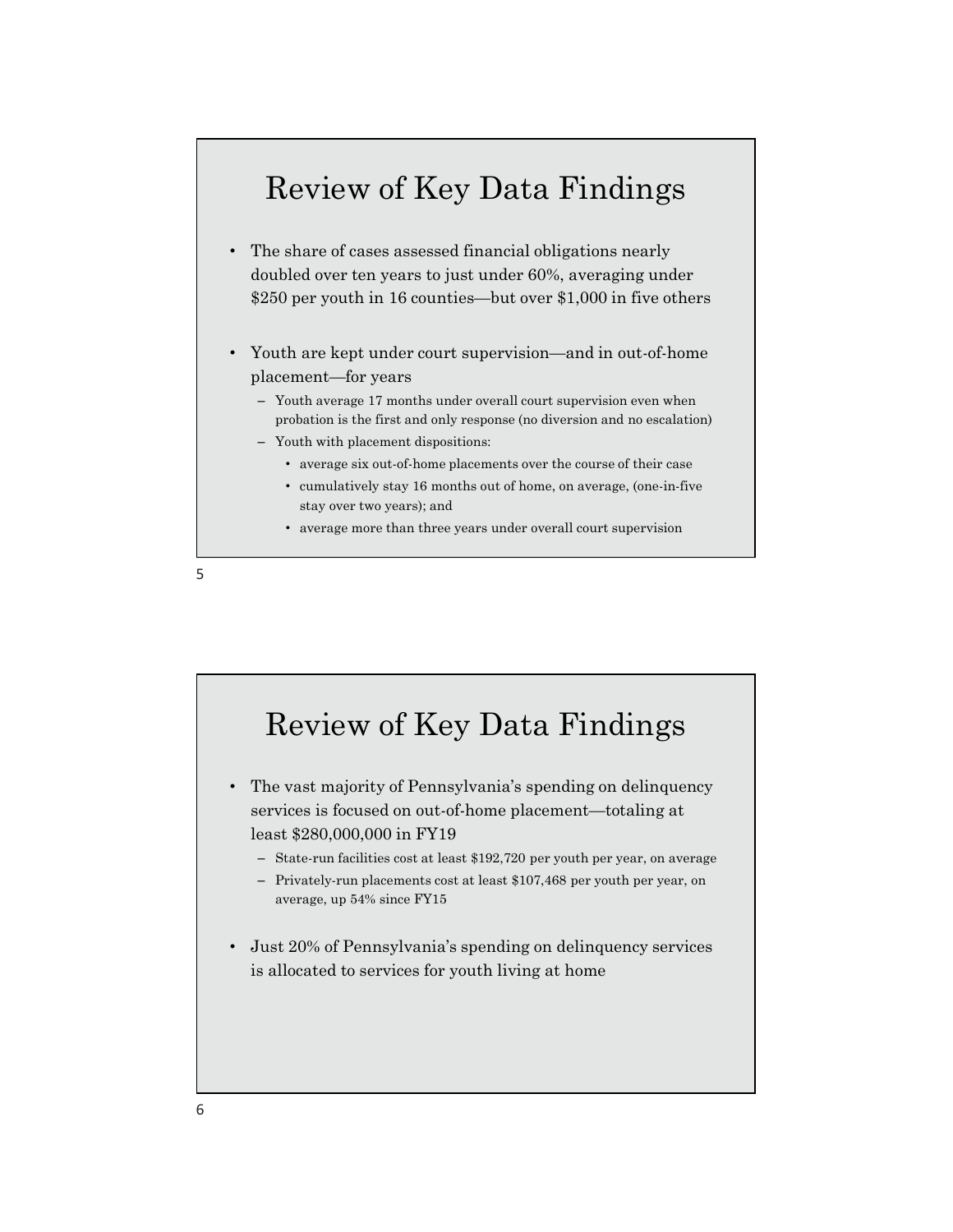

7

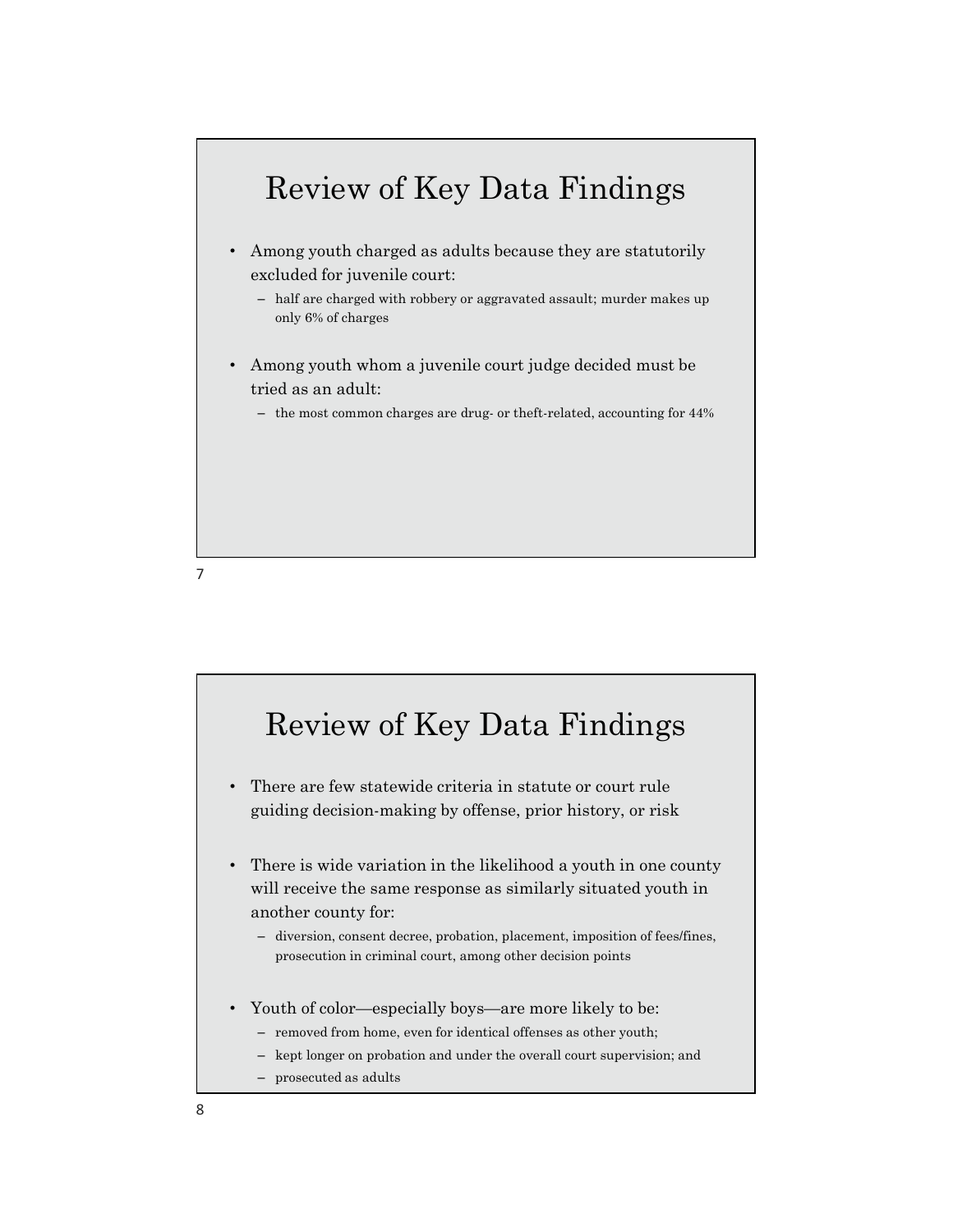## Findings from Stakeholder Input

- Task Force members have hosted 24 roundtables attended Findings from Stakeholder Input<br>Task Force members have hosted 24 roundtables attended<br>by 368 individuals, including at least 45 young people<br>(ongoing)<br>Task Force members heard testimony from 14 individuals,<br>including nine (ongoing) Findings from Stakeholder Input<br>• Task Force members have hosted 24 roundtables attended<br>by 368 individuals, including at least 45 young people<br>(ongoing)<br>• Task Force members heard testimony from 14 individuals,<br>including
- including nine young people (ongoing)
- 771 judges, juvenile probation officers, and district attorneys completed questionnaires distributed by Task Force members

#### Questions for Discussion

- What key takeaways did you hear from stakeholders?
- $\triangleright$  In what ways did input from stakeholders align with data findings?

9